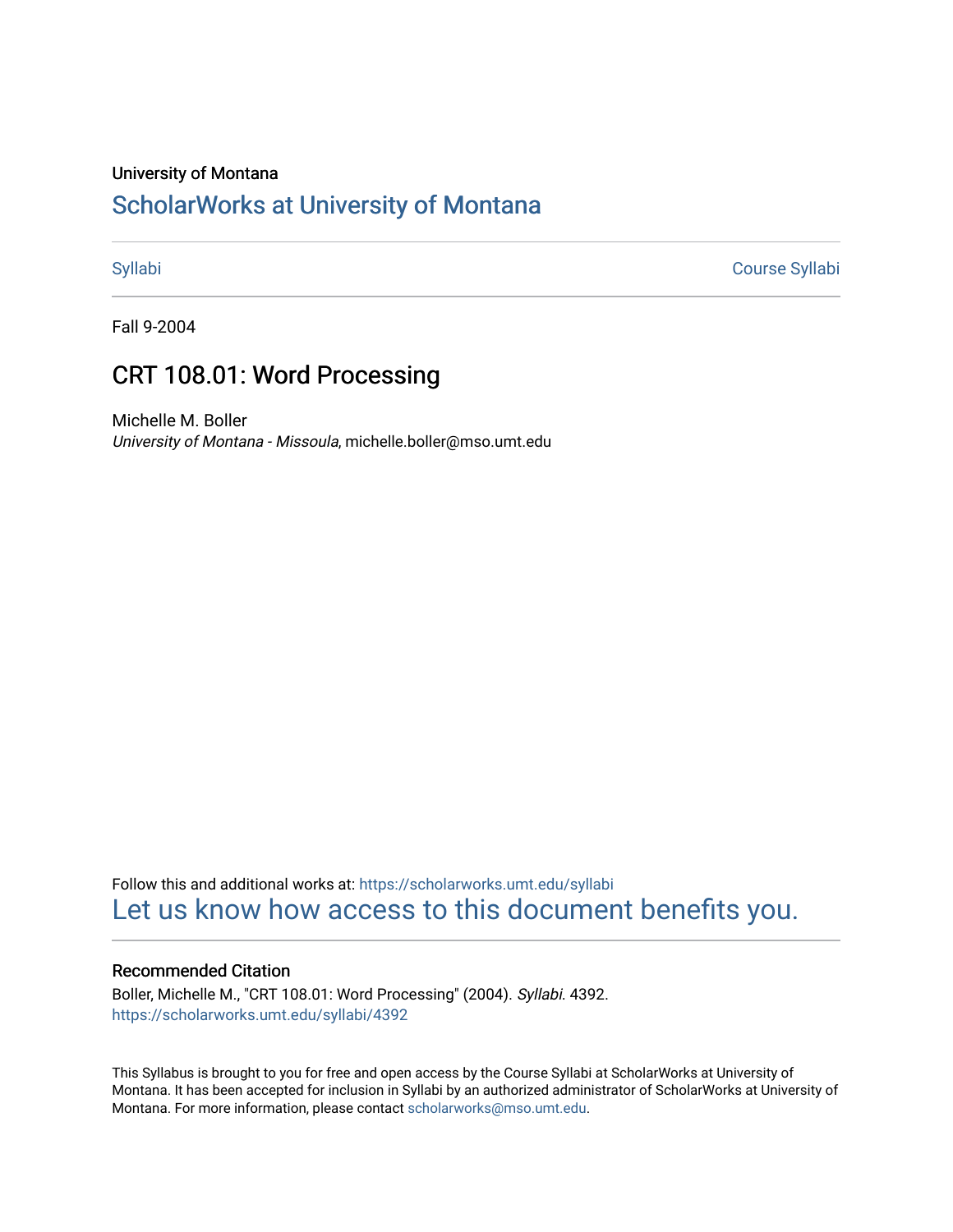## **THE UNIVERSITY OF MONTANA–MISSOULA COLLEGE OF TECHNOLOGY BUSINESS TECHNOLOGY DEPARTMENT**

## **COURSE SYLLABUS**

**COURSE NUMBER AND TITLE:** CRT 108 Word Processing

**DATE REVISED:** Fall 2004

#### **SEMESTER CREDITS:** 2

**Prereq:** CRT 101 or consent of instructor

**FACULTY:** Michelle Boller **E-Mail:** michelle.boller@mso.umt.edu **Phone:** 243-7877 **Office:** Adjunct Office

**COURSE DESCRIPTION:** Preparation of business forms, correspondence, mail merges, columnar projects, and reports using up-to-date software. Business related application projects, graphics, and printer operation are included.

#### **STUDENT PERFORMANCE OUTCOMES:**

**Upon completion of this course, the student will be able to:**

- 1. Use a Windows environment and operate a mouse
- 2. Perform file management tasks including creating directories, deleting, renaming, copying and moving files.
- 3. Prepare business documents including letters, memorandums, and reports
- 4. Use proofreading marks and make necessary editions to business documents.
- 5. Add attributes such as underlining, bolding, and centering.
- 6. Use the format command and ruler bar to create and set left, right, center, and decimal tabs.
- 7. Create, format, and edit tables.
- 8. Perform basic desktop publishing techniques: creating graphics, text boxes, horizontal and vertical lines, text art, and watermarks.
- 9. Create form letters using mail merge
- 10. Correct documentation of sources for reference materials.
- 11. Key text at a minimum speed of 30 gwam for five minutes with five errors or less.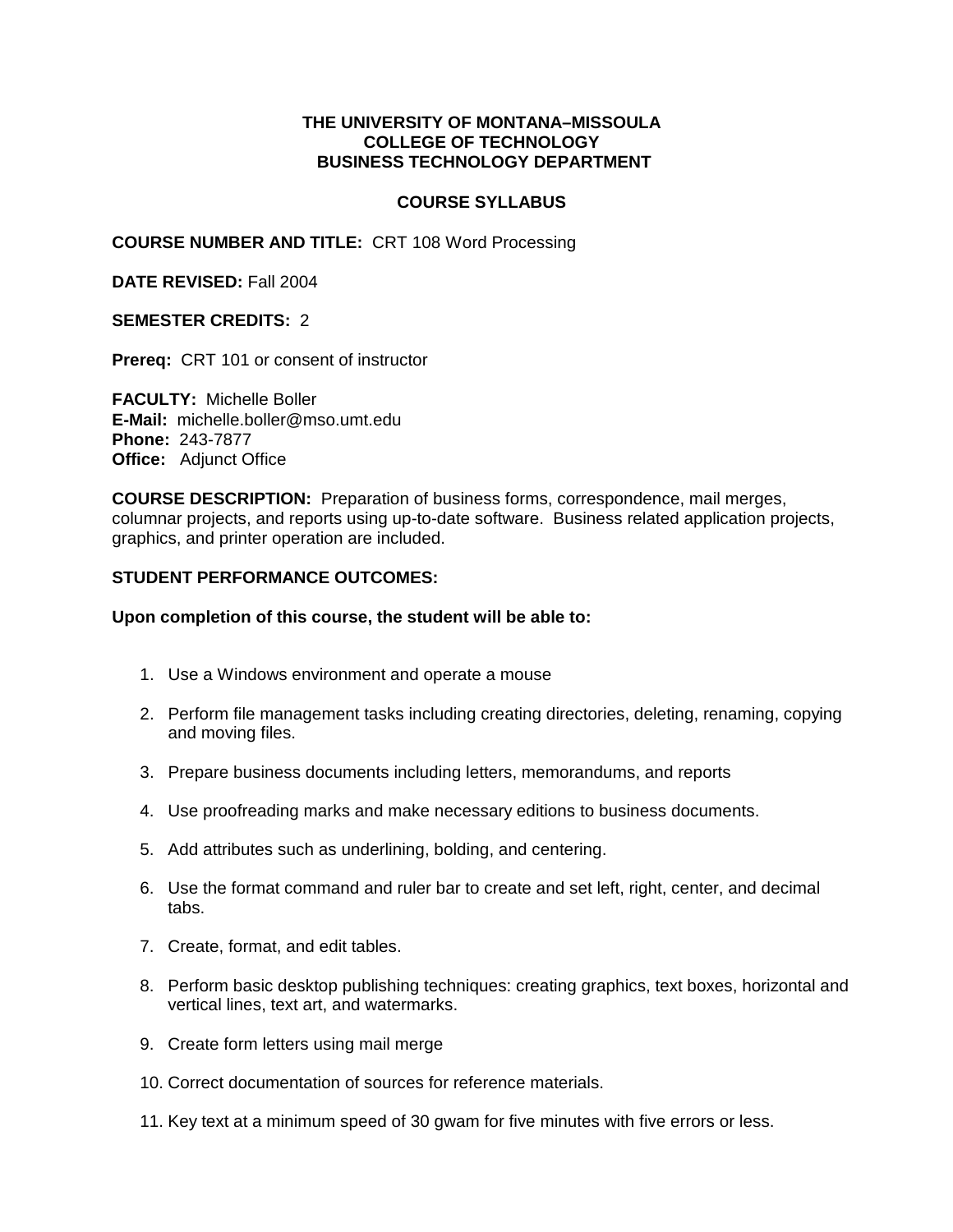**REQUIRED TEXTS:** *WORD 2002: A Professional Approach, Core & Expert* by Deborah Hinkle. Glencoe/McGraw Hill: 2002.

> *SKILLBUILDING: Building Speed and Accuracy on the Keyboard,* Second Edition by Eide/Rieck/Klemin. Glencoe/McGraw-Hill: 1996.

**SUPPLIES:** One 3½" high density diskette (required)

#### **COURSE OUTLINE:**

- I. Getting Started
	- a. Hardware
	- b. Signing onto the network
	- c. Lab policies
	- d. Using Windows
- II. Introduction to Microsoft Word XP
	- a. Using Windows to access Word XP
	- b. Preview of Word XP
		- i. Screen
			- 1. Menu bar
			- 2. Toolbar
			- 3. Insertion point
			- 4. Scroll
			- 5. Maximize/minimize, restore, close
			- 6. Status bar
- III. Creating, Printing, and Editing Word Documents
	- a. Opening, saving, printing, selecting text, inserting, and deleting
- IV. Maintaining Documents
	- a. File Management
- V. Speed Development
	- a. Accuracy drills
	- b. Speed drills
	- c. Fluency drills
	- d. Timings (5')
	- e. Production timings
- VI. Formatting Characters and Using Help
	- a. Fonts
	- b. Typeface, size, and typestyle
	- c. Character spacing
	- d. Format Painter
	- e. Inserting symbols and date and time
	- f. Using Help
- VII. Business Correspondence
	- a. Interoffice memorandum
	- b. Block letter format
	- c. Modified Block letter format
- VIII. Reports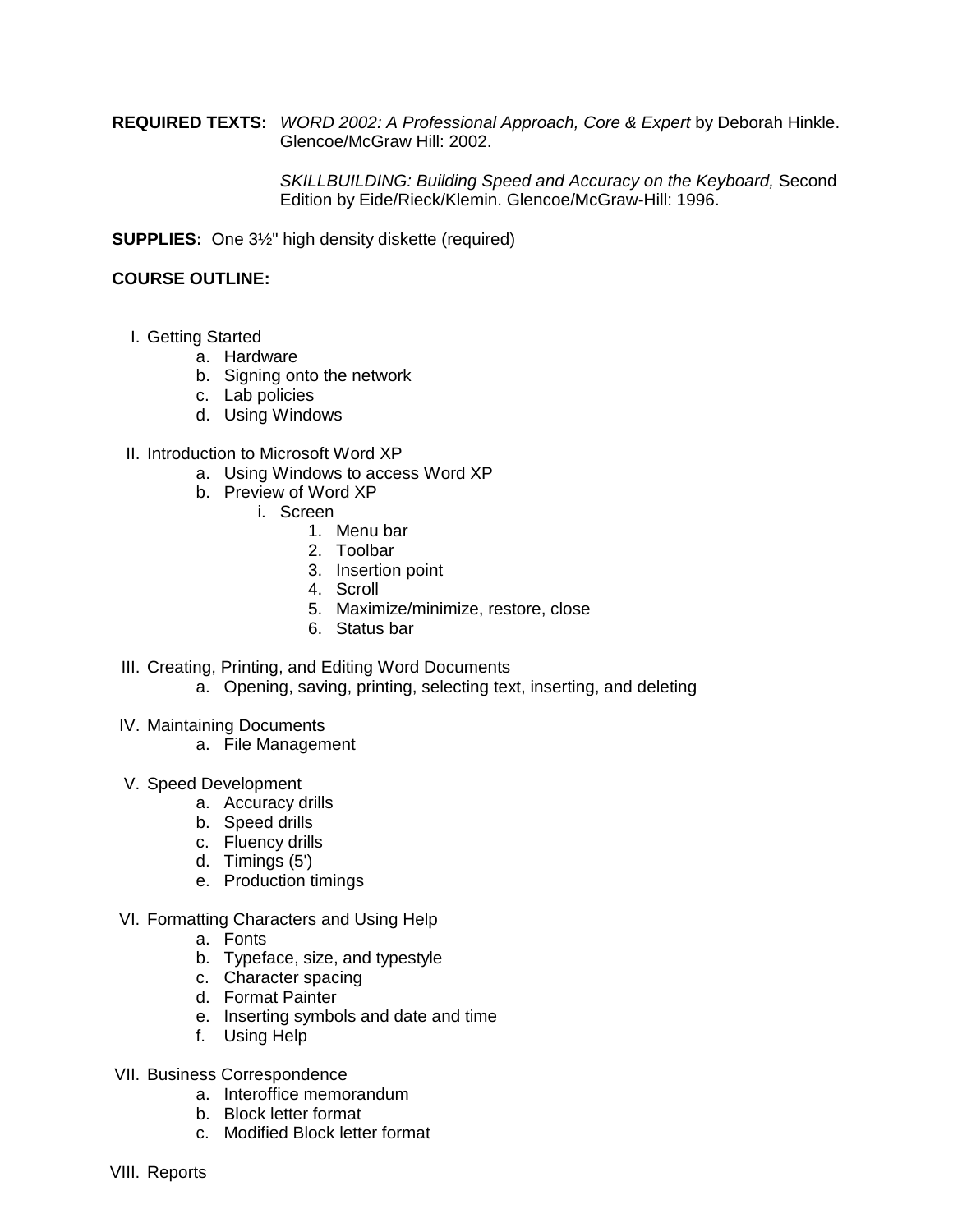#### **Word Processing**

- a. Unbound reports
- b. Report with references
- c. Two -page reports
- d. Two -page report with title page
- e. Leftbound reports and hyperlinks

# IX. Tables

- a. Create tables
- b. Format tables
- c. Adjusting column width
- d. Tables with shading
- e. Merge/split cells

## X. Formatting Paragraphs

- a. Using Autocomplete
- b. Indenting text
- c. Changing line spacing
- d. Tabs
- XI. Formatting Documents
	- a. Previewing a document
	- b. Creating newspaper columns
	- c. Spelling and grammar
	- d. AutoCorrect
	- e. Using the thesaurus.
- XII. Customizing Documents
	- a. Creating header of footers
	- b. Inserting page numbering
	- c. Finding and replacing text
	- d. Using Templates
	- e. Inserting comments
- XIII. Formatting with Special Features
	- a. Using AutoText
	- b. Inserting a manual line break
	- c. Affecting text flow
	- d. Revealing formatting
	- e. Adding borders and shading
- XIV. Adding Visual Appeal to Documents
	- a. Inserting images
	- b. Drawing shapes, lines, and AutoShapes
	- c. Using WordArt
	- d. Creating dropped capital letter